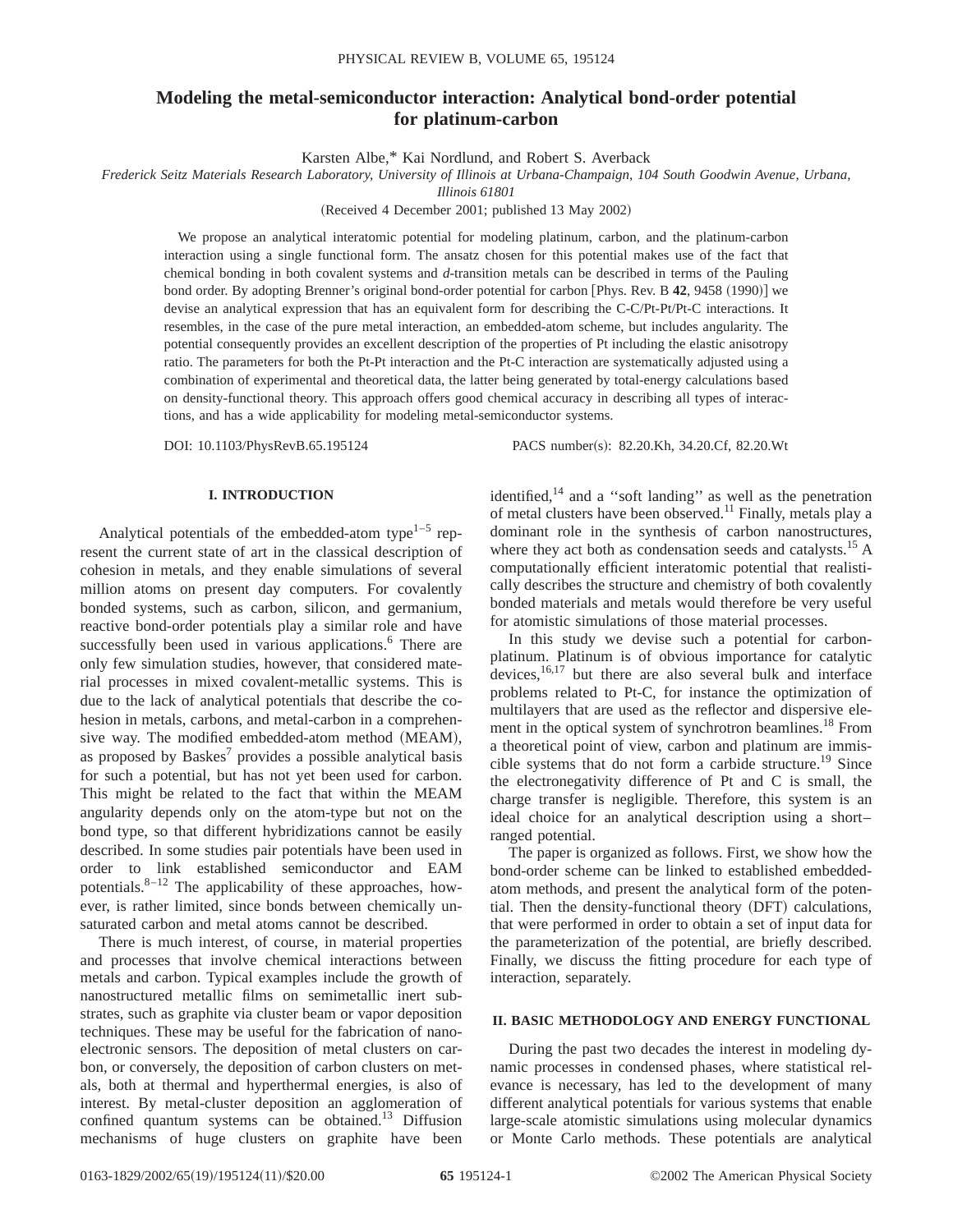functions or functionals, which relate the electronic structure of the system to the lattice topology. Within a quantummechanical framework, the tight-binding method is the simplest scheme for describing the energetics of transition metals and semiconductors. This is, therefore, a natural starting point for developing analytical energy functionals. In this section we review the basic assumptions of this theory and derive the analytical functional used in this work.

If we assume only one valence orbital per atomic site, the total energy of the system of interest can be written as: $20,21$ 

$$
E = \frac{1}{2} \sum_{i \neq j} \phi(R_{ij}) + \sum_{i} \underbrace{\int_{-\infty}^{E_f} (E - \epsilon_i) N_i(E) dE}_{V_B^i}.
$$
 (1)

The first term accounts for the repulsion between atomic pairs, and the second is the bond energy calculated as an integral over the local electronic density of states  $N_i(E)$  at an atomic site *i*.  $\epsilon_i$  is the effective atomic energy level. In fact, most structural quantities are insensitive to the details of the electron density of states, being mainly related to its average value and effective width. For *d* transition metals such as platinum, the cohesive energy is dominated by the *d*-band contribution. It is a good approximation, therefore, to assume a rectangular density of states of width  $W_i$ , so that the density of states per atom for a full *d*-band will take the value 10/*W*. Then the bond energy per site *i* can be written as<sup>21</sup>

$$
V_B^i \approx -\frac{1}{20} W_i N_d (10 - N_d), \qquad (2)
$$

where  $N_d$  is the number of electrons in the *d*-band.

The width  $W_i$  is by definition related to the second moment of the local density of states  $\mu_i^2$  via

$$
\mu_i^2 = \int_{-\infty}^{\infty} E^2 N_i(E) dE = \int_{-W_i/2}^{W_i/2} \frac{10}{W_i} E^2 dE = \frac{10}{12} W_i^2. \tag{3}
$$

On the other hand, the second moment is given by an exact relation, which is the sum of two-center hopping integrals  $h_{ij}$ , which depend on the next neighbor distance  $r_{ij}$ :

$$
\mu_i^2 = 2 \sum_{j(\neq i)} (dd\sigma^2 + 2dd\pi^2 + 2dd\delta^2)_{R=R_{ij}} = 10 \sum_{j\neq i} h^2(r_{ij}).
$$
\n(4)

Combining Eqs.  $(3)$  and  $(4)$  we obtain

$$
\frac{1}{12}W_i^2 = \sum_{j(\neq i)} h^2(r_{ij}).
$$
\n(5)

Finally, using Eq.  $(5)$  together with Eq.  $(2)$  the total energy in Eq.  $(1)$  can be written as a sum over the atomic sites in the following way:

$$
E = \frac{1}{2} \sum_{i} \left( \sum_{j(\neq i)} \phi(r_{ij}) - D \sqrt{\sum_{j(\neq i)} h^{2}(r_{ij})} \right).
$$
 (6)

This is identical to the empirical tight-binding  $(TB)$  potentials for transition metals that Cleri and Rosato derived.<sup>2</sup> If we identify the sum over the hopping-integrals as the resulting electron density  $\rho_i$  at site *i* and define an embedding function  $F(\rho) = D\sqrt{\rho}$ , then Eq. (6) corresponds to the Finnis-Sinclair implementation of the embedded-atom method<sup>3-5</sup> as originally proposed by Daw and Baskes.<sup>1,2</sup>

It is appropriate to chose an exponential term for both the distance dependence of the screening function and the hopping integral. Without loss of generality, therefore, we can write  $\phi(r_{ij})=A \exp^{-\lambda r_{ij}}$  and  $h(r_{ij})=C \exp^{-\mu r_{ij}}$ . Equation (6) can then be rewritten as

$$
E = \frac{1}{2} \left( \sum_{i \neq j} A \exp^{-\lambda r_{ij}} - \sum_{i} B \sqrt{\sum_{j(\neq i)} \exp^{-2\mu r_{ij}}} \right), \quad (7)
$$

where  $B = CD$ .

The term  $V_B^i$  is the contribution of atom *i* to the band structure energy; it can be rewritten in the following way:

$$
V_B^i = B \left( \sum_{j(\neq i)} \exp^{-2\mu r_{ij}} \right)^{1/2} \tag{8}
$$

$$
= \sum_{j(\neq i)} B \exp^{-\mu r_{ij}} \left[ 1 + \sum_{k(\neq i,j)} \exp^{2\mu(r_{ij} - r_{ik})} \right]^{-1/2}.
$$
 (9)

If we refer to  $b_{ij}$  as the bond-order constant in terms of the Abell-Tersoff concept, $^{23}$  then the total-energy expression as derived in Eq.  $(6)$  becomes equivalent to a sum over effective bond strengths:

$$
E = \frac{1}{2} \sum_{i \neq j} \left[ \underbrace{A \exp^{-\lambda r_{ij}}}_{V_R} - \underbrace{b_{ij} B \exp^{-\mu r_{ij}}}_{V_A} \right].
$$
 (10)

This equivalence between the EAM and the bond-order ansatz was previously pointed out by Brenner<sup>24</sup> almost a decade ago. It is basically a consequence of the fact that within the TB approach the chemical bonding of *d* transition metals can be explained in the same terms as those for semiconductors.

Since we have considered only the hopping integrals to the next neighbors, it is necessary and computationally efficient to restrict the interaction to the next neighbor sphere by a cutoff function, which we choose as

$$
f(r) = \begin{cases} 1, & r \le R - D, \\ \frac{1}{2} - \frac{1}{2} \sin{\pi (r - R)/(2D)}), & |R - r| \le D, \\ 0, & r \ge R + D. \end{cases}
$$
(11)

After rearranging the sum, Eq.  $(10)$  becomes

$$
E = \sum_{i > j} f_{ij}(r_{ij}) \left[ V_R^{ij}(r_{ij}) - \underbrace{\frac{b_{ij} + b_{ji}}{2}}_{\overline{b_{ij}}} V_A^{ij}(r_{ij}) \right]. \tag{12}
$$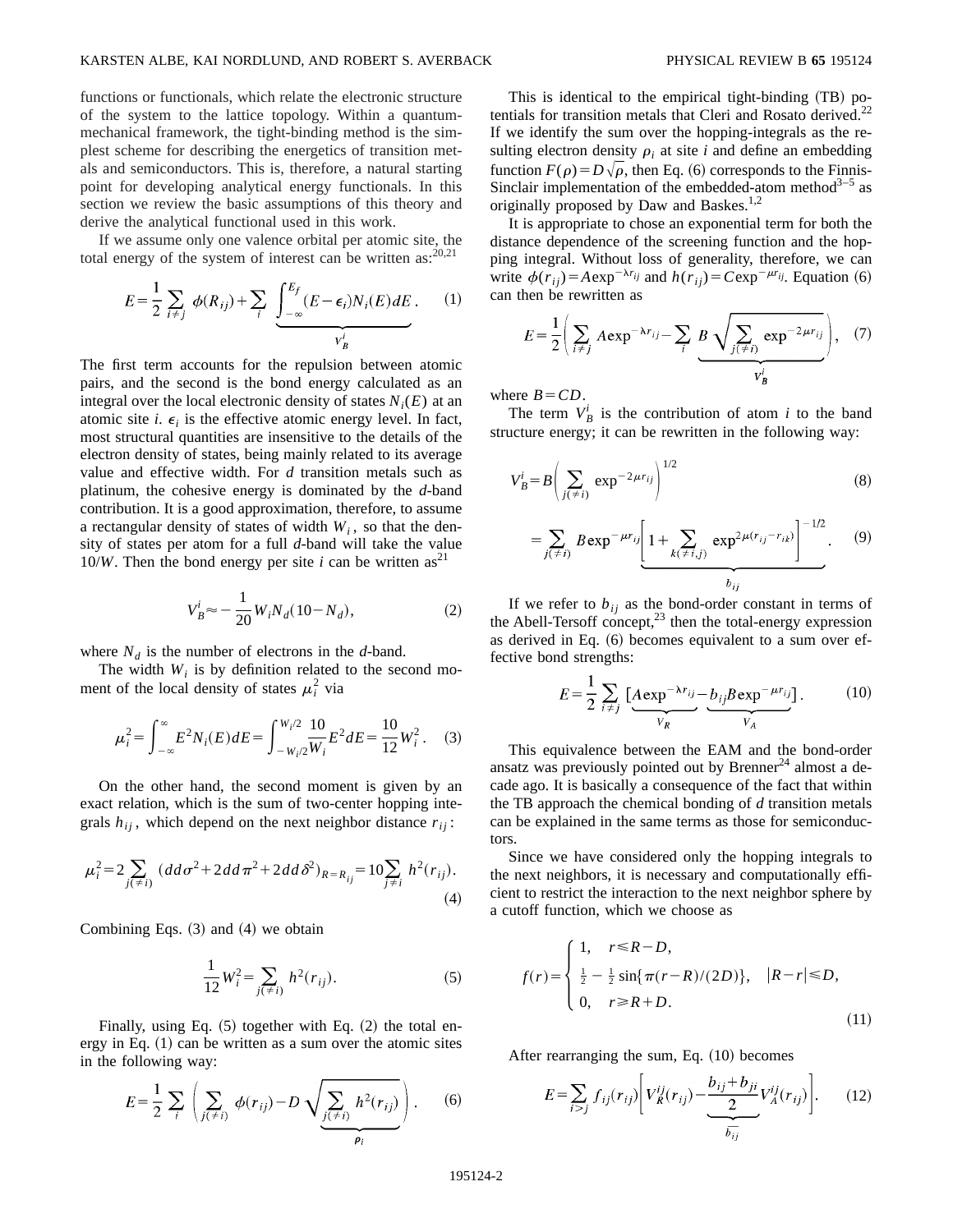In this present form the bond-order parameter  $b_{ii}$ , as defined in Eq.  $(9)$ , does not include angular dependencies, which are necessary for accurately modeling the deformation of bonds. In order to overcome this deficiency Tersoff introduced angular dependent bond-order functions for silicon, carbon and germanium,<sup>6</sup> while Brenner refined the approach<sup>25</sup> for modeling hydrocarbons. Other closely related potentials were proposed for Si and C (Ref. 26) and, recently, several studies derived analytical bond-order functions directly from a momentum expansion.<sup>27–29</sup> While these approaches differ in the details of their functional form, the resulting angular dependencies of the bond-order are in fact very similar.<sup>29,30</sup> We therefore adopted a straightforward extension developed by Brenner, which is simply an angular dependent term  $g(\theta)$  in the inner sum of the bond-order function, so that  $b_{ij}$  becomes

$$
b_{ij} = (1 + \chi_{ij})^{-1/2},
$$
  

$$
\chi_{ij} = \sum_{k(\neq i,j)} f_{ik}(r_{ik}) g_{ik}(\theta_{ijk}) \exp[2\mu_{ik}(r_{ij} - r_{ik})].
$$
 (13)

Here again the cutoff function is included, while the indices monitor the type dependence of the parameters, which is important for the description of two or more components. The angular function  $g(\theta)$  is given by

$$
g(\theta) = \gamma \left( 1 + \frac{c^2}{d^2} - \frac{c^2}{[d^2 + (1 + \cos \theta)^2]} \right). \tag{14}
$$

For  $c=0$  this term equals a constant,  $\gamma$ , and the total potential resembles an EAM potential. At this point it is important to recognize that angularity is not only decisive for modeling of covalent systems but also of metals. Alinaghian *et al.*, 27 for example, showed that shear constants can be described in a first-nearest-neighbor potential only if the bond order is angular dependent. In this case, the anisotropy ratio  $c_{44}/C'$ can take values smaller than 2.

For convenience, we change the analytical form of the pair-like expressions given in Eq.  $(10)$  to the physically more instructive, fully equivalent Morse-like structures

$$
V_R(r) = \frac{D_o}{S-1} \exp[-\beta \sqrt{2S}(r-r_o)],
$$
  

$$
V_A(r) = \frac{SD_o}{S-1} \exp[-\beta \sqrt{2/S}(r-r_o)],
$$
 (15)

where  $D<sub>o</sub>$  is the dimer binding energy and  $r<sub>o</sub>$  the equilibrium distance.

We now have an energy functional that should be suitable for describing Pt-Pt, C-C, and Pt-C within a single formalism as defined in Eqs.  $(11)–(15)$ . Despite the semiempirical character of this approach, the number of freely adjustable parameters is not more than six for each interaction type, and these can be derived systematically, as follows.

If the binding energy  $D<sub>o</sub>$  and the ground-state frequency of the dimer molecule are known, then  $\beta$  is simply obtained from the expression

$$
\beta = k \frac{2\pi c}{\sqrt{2D_o/\mu}},\tag{16}
$$

where  $k$  is the wave number and  $\mu$  the reduced mass. The parameter *S* can be determined by the Pauling criterion that relates the equilibrium bonding distance  $r<sub>b</sub>$  and the energy per bond  $E<sub>b</sub>$ :

$$
E_b = -D_o \exp[-\beta \sqrt{2S} (r_b - r_o)]. \tag{17}
$$

When fitting lattice parameters and cohesive energies of structures with different atomic coordinations, Eq.  $(17)$  must be fulfilled. This is extremely decisive for the transferability of the potential, as will be shown in the following sections.

#### **III. TOTAL-ENERGY CALCULATIONS**

In order to gain insight into the chemistry and bonding, especially of the Pt-C interaction, total-energy calculations were carried out in the framework of the density-functional theory.31 All results reported here were obtained using the code CASTEP (Ref. 32) with ultrasoft pseudopotentials by Lee (us-PP) and alternatively with norm-conserving pseudopotentials (nc-PP) using the scheme of Troullier-Martin.<sup>33</sup> Exchange and correlation were included using the Perdew-Wang form of the general-gradient approximation  $(GGA).$ <sup>34</sup> Calculations of the Pt fcc structure within the local-density approximation  $(LDA)$  (Refs. 35 and 36) showed a significant overestimation of the bulk modulus, and therefore they were not used here. This seems to be a shortcoming of the LDA rather than a consequence of using nonrelativistic density functionals for the heavy element Pt, since our nonrelativistic calculations within the GGA are in good agreement with experimental data for fcc Pt.

For all calculated structures the cutoff energies and *k*-points were chosen to achieve a convergence better than 0.01eV/atom. Total energies for platinum in the fcc, bcc, sc, and diamond structures were calculated. Stoichiometric PtC was investigated in the  $B2$  structure (CsCl), the  $B1$  structure (NaCl), and in a zinc-blende lattice. The minimum energy, lattice constant, bulk modulus, and pressure derivative of the bulk modulus were calculated by fitting the Birch-Murnaghan equation of state to energy-volume data.<sup>37,38</sup>

#### **IV. CARBON**

For modeling the interaction of pure carbon we adopted the C-C parameters given in Brenner's original hydrocarbon potential.25 Since Brenner proposed two different parameter sets, we compared the Pauling relation  $[Eq. (17)]$  to experimental data and DFT calculations available in the literature.39 Brenner's parameter set I delivers an excellent fit for both the graphite and diamond structures, whereas set II yields a bond length for graphite that significantly deviates from the experimental data, as illustrated in Fig. 1. The overall correspondence to the bond-order relation, however, is better for parameter set II. Since this latter parameterization has a square-root-dependent bond-order, it is fully equivalent to the ansatz chosen for the potential in this study and there-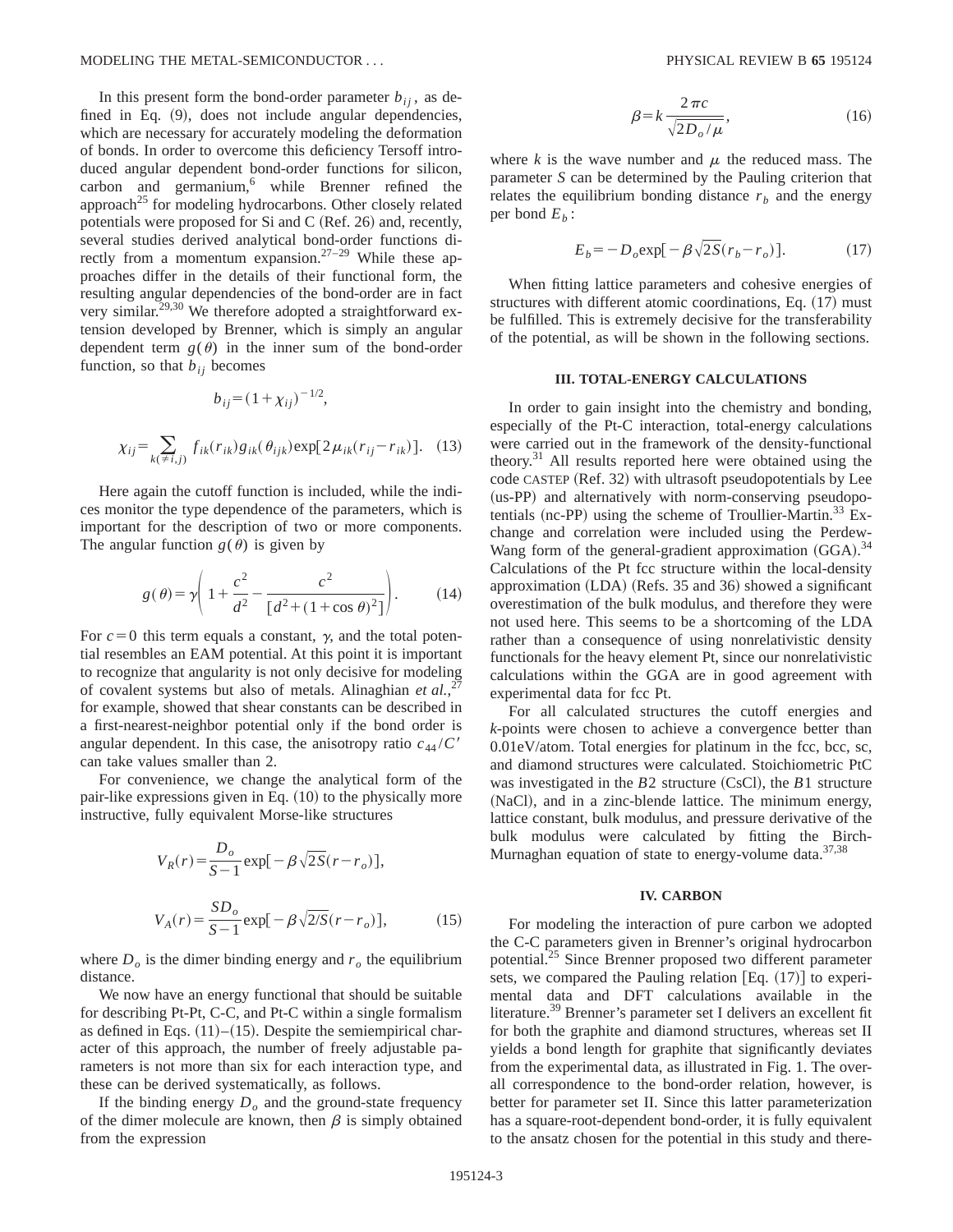

FIG. 1. Comparison of the Pauling energy-bond relation as given by the Brenner potential (Ref. 25) to literature data. Starting from left, the solid data points refer to experimental data for  $C_2$ , graphite and diamond, as well as theoretical values from LDFT calculations (Ref. 39) for carbon in sc, bcc and fcc structures. The open points represent the corresponding values obtained by the full potential for carbon.

fore used here. The corresponding C-C parameters are listed in Table V. Additional information can be found in the original paper.

A specific feature of Brenner's potential is the overbinding term, which corrects the unphysical interpolation of single- and double-bonds for some atomic configurations. It is therefore customary to replace the bond-order function by the corrected version

$$
\overline{b_{ij}} = \frac{b_{ij} + b_{ji}}{2} + F_{ij},
$$
\n(18)

as described in Ref. 25. Since this correction affects only interactions of pure carbon, we consider the overbinding correction as a necessary option to use in all applications where chemical bonds between carbon atoms of different coordinations become important. In those cases where only ideal carbon structures are involved, this correction might be left out.

Finally, we compared the structural data obtained by CASTEP to other calculations and experiments in order to verify the chosen pseudopotential method for carbon. Apart from the bulk modulus, the results achieved by the normconserving pseudopotentials are in excellent agreement with experimental data (see Table I). With the ultrasoft pseudopotentials the bulk modulus is closer to the experimental value, but the lattice constant is slightly too low. Altogether, the calculations agree very well with data obtained with a similar method,<sup>39</sup> and thus serve to validate our choice of pseudopotentials for carbon.

#### **V. PLATINUM**

A thorough set of experimental data on the thermomechanical properties of Pt is available. Platinum, however, does not exhibit solid structures other than the fcc phase, so that detailed information on the bonding behavior in undercoordinated environments is not experimentally accessible. We investigated, therefore, the bonding of several hypothetical solid structures with different coordinations by means of DFT calculations using both norm-conserving and ultrasoft pseudopotentials together with nonlocal gradient corrections in the exchange and correlation functionals.

From the total-energy calculations, lattice constants, bulk moduli and cohesive energies were extracted. As shown in Table II the energy differences calculated with both types of pseudopotentials are fully consistent, while the bond lengths calculated with the norm-conserving pseudopotentials tend to be generally larger. The lattice constant for the fcc structure is about 2% too high for the nc-PP and somewhat closer to the experimental value for the us-PP. After rescaling all bond lengths to the experimental value of the Pt fcc phase, the calculations yield consistent data for all structures.

In order to rationalize whether the analytical potential as presented before is capable of describing energy and bonding of Pt, the Pauling relationship  $[Eq. (17)]$  was examined. Here the quantities  $\beta$ ,  $r_o$ , and  $D_o$  are in principle given by the dimer properties, and therefore only *S* is an adjustable parameter. The literature values that can be found for  $Pt_2$  dimer properties are, however, fairly diverse (see Table II). We therefore allowed the dimer properties to vary within the limits of the literature values, and found that the best fit could be obtained for a dimer bond distance of 2.384 Å which is in line with the theoretical values  $(2.39-2.40 \text{ A})$ . The bond strength was chosen to be close to the average of

TABLE I. Diamond structure calculated within the DFT GGA using ultrasoft pseudopotentials and density mixing, as well as Troullier-Martins pseudopotential with all band minimalization. Results of the LDFT calculation by Furthmüller *et al.* are given for comparison (Ref. 39).

| Diamond                 | LDFT $(Ref. 39)$ | nc-PP GGA-DFT | us-PP GGA-DFT | Expt  |
|-------------------------|------------------|---------------|---------------|-------|
| $V(\AA^3)$              | 5.498            | 5.674         | 5.531         | 5.673 |
| $a_o \; (\text{\AA}^3)$ | 3.530            | 3.567         | 3.539         | 3.567 |
| $r_b$ ( $\AA^3$ )       | 1.528            | 1.544         | 1.532         | 1.544 |
| $B$ (GPa)               | 460              | 425(1)        | 439(1)        | 443   |
| B'                      | 3.64             | 3.66(2)       | 3.63(2)       |       |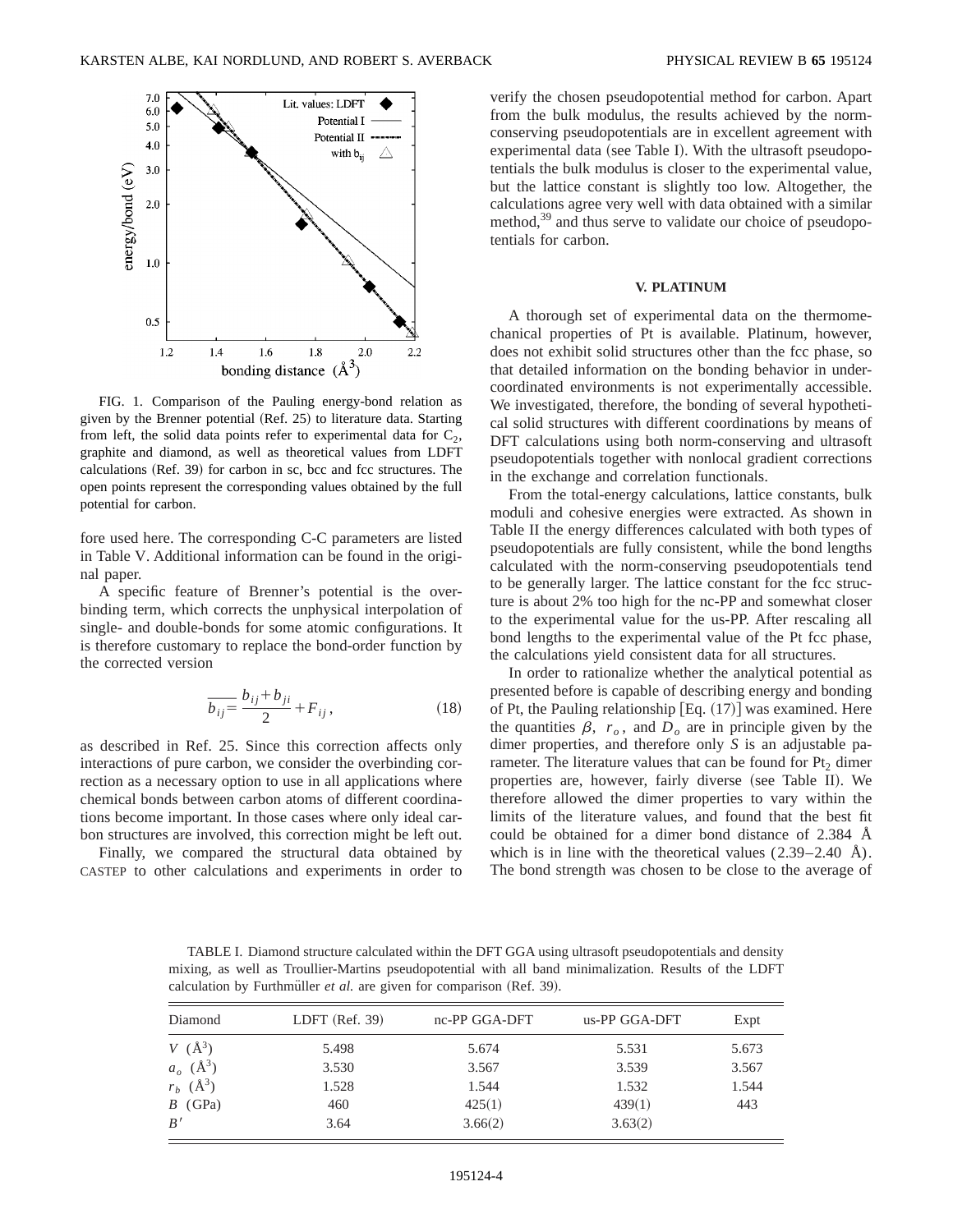TABLE II. Calculated structural and cohesive properties of Pt in various phases: Given are volume per atom *V*, lattice constant *ao* , cohesive energy per atom  $E_{coh}$ , cohesive energy per bond  $E_b$ , bond length  $r_b$ , and pressure derivative of bulk modulus *B'*. Compared are theoretical results, experimental numbers, and the predictions of the analytical potential. DFT calculations were done within the GGA using CASTEP with ultrasoft pseudopotentials and density mixing, as well as the Troullier-Martins pseudopotential with all-band minimalization. Reference data for the  $Pt_2$  dimer were taken from the literature as indicated.

|                                | Theory                             |                                  | Experiment                 |                           | Analytical Pot.                |
|--------------------------------|------------------------------------|----------------------------------|----------------------------|---------------------------|--------------------------------|
|                                | Yang et al. (LDA-DFT)<br>(Ref. 56) | Varga et al. (RDFT)<br>(Ref. 57) | Tayler et al.<br>(Ref. 58) | Gupta et al.<br>(Ref. 59) |                                |
| $\rm Pt_2$                     |                                    |                                  |                            |                           |                                |
| $r_b$ ( $\AA^3$ )              | 2.40                               | 2.39                             |                            | 2.34                      | 2.384                          |
| $E_{coh}$ (eV)                 | 1.65                               | 1.97                             | 1.57                       | 1.855                     | 1.8415                         |
| $E_b$ (eV)                     | 3.3                                | 3.94                             | 3.14                       | 3.71                      | 3.683                          |
| $\omega_o$ (cm <sup>-1</sup> ) | 218                                | 234                              | 218                        | 259                       | 236                            |
| Diamond                        | nc-PP GGA-DFT                      | us-PP GGA-DFT                    |                            |                           | $b_{ij} = 0.7761$              |
| $V(\AA^3)$                     | 24.48(2) [23.14] <sup>a</sup>      | 24.65(5) [23.81]                 |                            |                           | 24.51                          |
| $a_o \; (\text{Å}^3)$          | 5.807 [5.699]                      | 5.821 [5.753]                    |                            |                           | 5.811                          |
| $r_b$ ( $\AA^3$ )              | 2.515 [2.468]                      | 2.521 [2.491]                    |                            |                           | 2.516                          |
| $E_{\text{coh}}$ (eV)          | $-4.703$                           | $-4.587$                         |                            |                           | $-4.662$                       |
| $E_b$ (eV)                     | $-2.352$                           | $-2.294$                         |                            |                           | $-2.331$                       |
| $B$ (GPa)                      | 123(1)                             | 117(1)                           |                            |                           | 115.3                          |
| B'                             | 5.31(2)                            | 5.57(8)                          |                            |                           | 5.15                           |
| <b>SC</b>                      |                                    |                                  |                            |                           | $b_{ij} = 0.6348$              |
| $V(\AA^3)$                     | 18.66 [17.62]                      | 18.44(5) [17.80]                 |                            |                           | 17.99                          |
| $a_o \; (\text{Å}^3)$          | $2.652$ [2.602]                    | 2.642 [2.611]                    |                            |                           | 2.621                          |
| $r_b$ ( $\AA^3$ )              | 2.652 [2.602]                      | $2.642$ [2.611]                  |                            |                           | 2.621                          |
| $E_{\rm coh}$ (eV)             | 5.296                              | $-5.277$                         |                            |                           | $-4.866$                       |
| $E_b$ (eV)                     | $-1.765$                           | $-1.759$                         |                            |                           | $-1.622$                       |
| $B$ (GPa)                      | 182(3)                             | 183(2)                           |                            |                           | 177.6(2)                       |
| $B\,'$                         | 5.32(6)                            | 5.53(4)                          |                            |                           | 5.39                           |
| bcc                            |                                    |                                  |                            |                           | $b_{ij}$ = 0.5661 <sup>b</sup> |
| $V(\AA^3)$                     | 16.25(2) [15.37]                   | 15.86(2) [15.30]                 |                            |                           | 14.81                          |
| $a_o \; (\text{Å}^3)$          | 3.192 [3.133]                      | 3.166 [3.128]                    |                            |                           | 3.094                          |
| $r_b$ ( $\AA^3$ )              | 2.765 [2.713]                      | 2.741 [2.709]                    |                            |                           | 2.680                          |
| $E_{\rm coh}$ (eV)             | $-5.641$                           | $-5.691$                         |                            |                           | $-5.276$                       |
| $E_b$ (eV)                     | $-1.410$                           | $-1.423$                         |                            |                           | $-1.319$                       |
| $B$ (GPa)                      | 240(1)                             | 246(2)                           |                            |                           | 245.5                          |
| B'                             | 5.25(4)                            | 5.66(4)                          |                            |                           | 5.51                           |
| fcc                            |                                    |                                  | Ref. 60                    | MacFarlaine<br>(Ref. 61)  | $b_{ij} = 0.4751$              |
| $V(\AA^3)$                     | 15.91(2) [15.02]                   | 15.58(3) [15.02]                 | 15.02                      |                           | 15.02                          |
| $a_o \; (\text{\AA}^3)$        | 3.992 [3.917]                      | 3.965 [3.917]                    | 3.917                      |                           | 3.917                          |
| $r_b$ ( $\AA^3$ )              | 2.823 [2.77]                       | 2.803 [2.77]                     | 2.770                      |                           | 2.770                          |
| $E_{\text{coh}}$ (eV)          | $-5.77$ c                          | $-5.77$ c                        | $-5.77$                    |                           | $-5.77$                        |
| $E_b$ (eV)                     | $-0.962$                           | $-0.962$                         | $-0.962$                   |                           | $-0.962$                       |
| $B$ (GPa)                      | 260(2)                             | 265(3)                           |                            | 288.4                     | 282.6                          |
| $B^{\,\prime}$                 | 5.4(1)                             | 5.9(2)                           |                            |                           | 5.64                           |

<sup>a</sup>Numbers given in brackets are rescaled to the experimental bond length in fcc-Pt.

<sup>b</sup>The bcc properties were calculated under the assumption of first-nearest-neigbor interaction. Later, the cutoff radius was chosen so that second-neighbor interaction occurs for bcc. This leads to a better agreement of the potential with the reference data.

<sup>c</sup>Value taken from experimental data.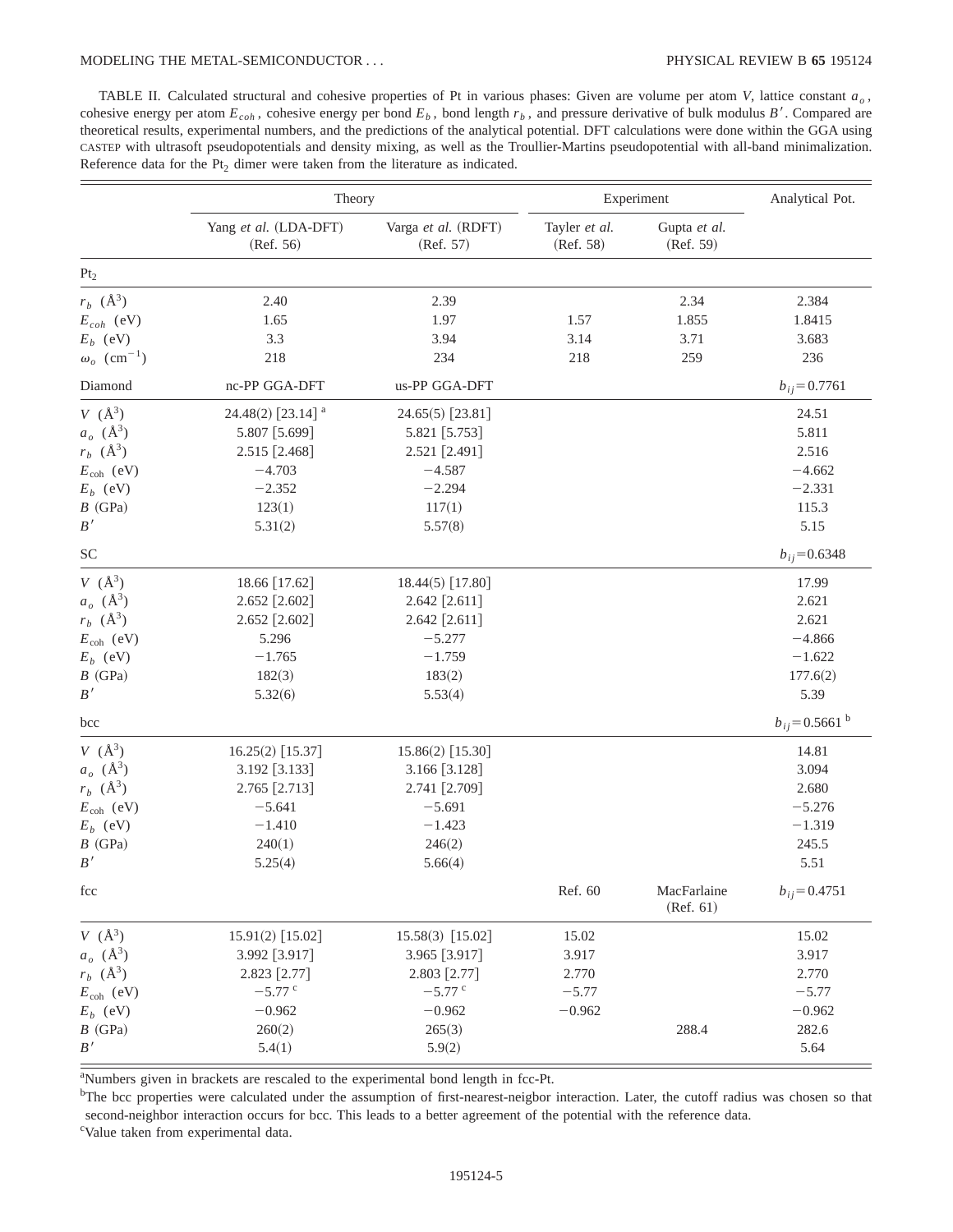the theoretical numbers. The ground-state oscillation frequency that determines  $\beta$  was set to 234 cm<sup>-1</sup>, which again is close to the average of the literature values.

In the next step, the parameter *S* was adjusted by comparing Eq.  $(17)$  with the bond lengths and bond strengths of all reference structures. Figure 2 shows the corresponding plot in semi-logarithmic presentation. The properties of the diamond, sc and bcc phases follow almost a linear relationship. On the transition from bcc to fcc a significant deviation from this behavior occurs, which cannot be described within the present model. By connecting the data points of the fcc phase and the dimer, however, a reasonable agreement with all reference structures is achieved. Note that this line presents all mathematically possible minimum configurations for a given parameter set *S*,  $D_0$ ,  $r_0$ , and  $\beta$  and is inpedendent of the analytical form and parametrization of  $\overline{b_{ij}}$ .

For comparison, data obtained with Baskes' modified embedded-atom potential  $(MEAM)$   $(Ref. 7)$  are shown in the same plot. Obviously, the MEAM follows an almost linear relation as well, but predicts a significantly smaller change in bond lengths with varying coordination. In principle, a similar fit is also possible with the present bond-order potential but only at the expense of a realistic description of the dimer. Since possible applications of this potential may include simulation studies where dimer and cluster properties are of importance, we have chosen the parameter *S* that provides reasonable agreement with all reference data, including that for lower coordinations.

With the complete set of dimer parameters, the effective



FIG. 2. Fit of the Pauling energy-bond relation to the Pt-dataset. Shown are the literature values of the dimer and fcc structure together with the results of nonlocal DFT calculations for diamond, sc,bcc and fcc structures. The bond lengths calculated from DFT have been rescaled to the experimental bond length in fcc-Pt. The analytical Pt potential is represented by the solid line. The open squares and diamonds show the nc-PP and us-PP DFT calculations, respectively. Open circles are the equilibrium energies and distances for the corresponding structures as calculated with the MEAM potential of Baskes (Ref. 7). Black squares indicate the corresponding minimum configurations of the different solid structures as calculated with the analytical potential.



FIG. 3. Effective bond-order parameters as derived for the reference data from us-PP DFT calculations using Eqs.  $(19)$  and  $(20)$ compared with the analytically calculated bond-order. The solid circles describe the full potential including angularity, the solid line is the best fit of the bond-order without angular dependence.

bond order for the reference structures can be calculated directly either from the bond lengths,  $r<sub>b</sub>$ , or energies,  $E<sub>b</sub>$ , with the equations

$$
\overline{b_{ij}} = (E_b/D_o)^{[1-(1/S)]}
$$
 (19)

and

$$
\overline{b_{ij}} = \exp\{\beta \left[\sqrt{2/S} - \sqrt{2S}\right](r_b - r_o)\}.
$$
 (20)

Figure 3 shows the result for the energies and scaled bond lengths obtained from the us-PP DFT calculation. If angular dependencies are neglected  $(c=0)$ , the parameter  $\gamma$  can be adjusted to the fcc phase, which allows the bond order to be



FIG. 4. Fit of the Pauling energy-bond relation to the Pt-C dataset. Open squares represent literature values for the Pt-C dimer properties, the open circle the Dmol result. The other open symbols show the DFT-results obtained by using us- and nc- pseudopotentials. The solid line with filled symbols refers to the analytical potential.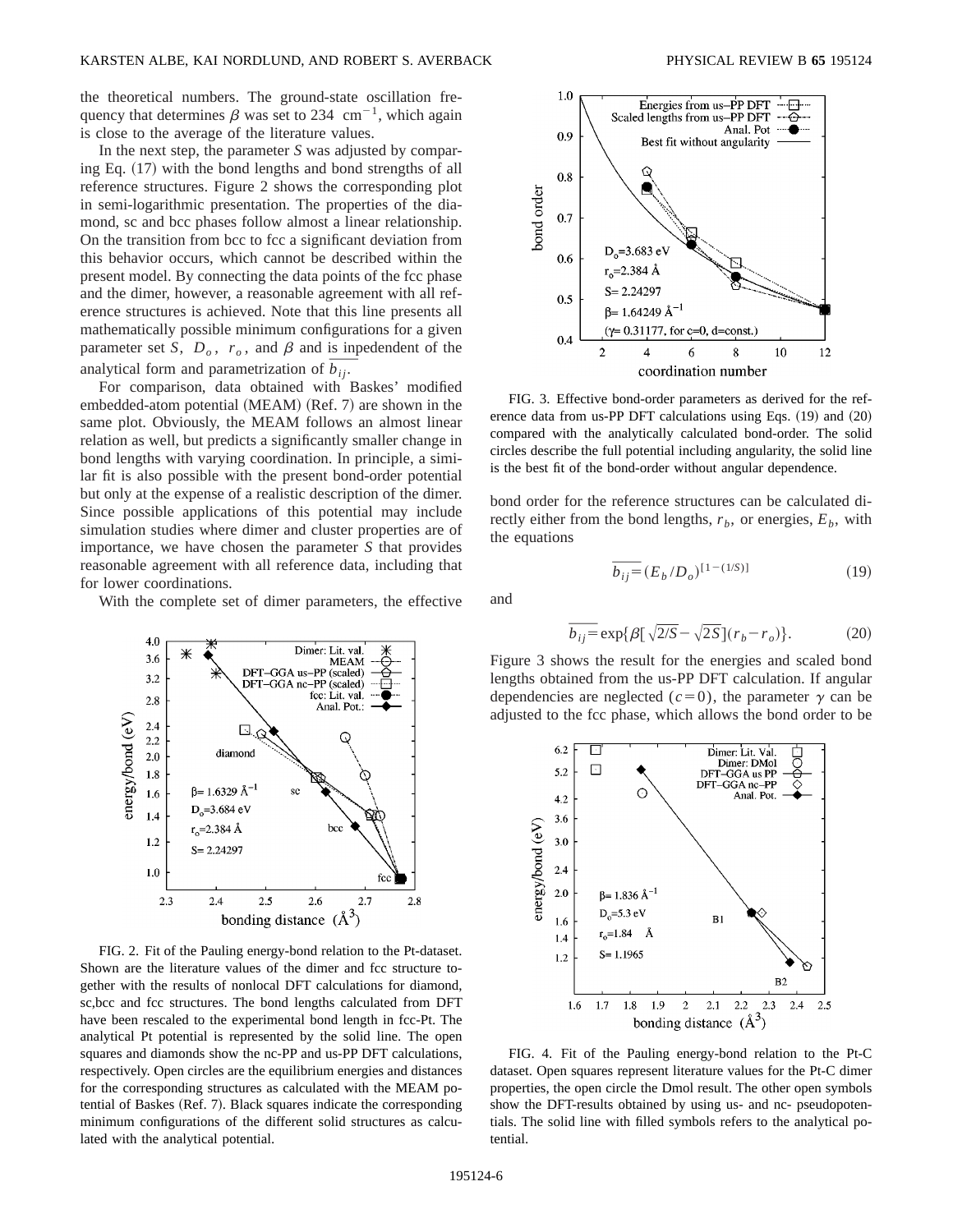calculated as a simple function of coordination. Obviously, the square-root-dependent form is a reasonable approximation. It can be seen, however, that the analytically calculated values underestimate the bond–order for the lower coordinations if angularity is not included (see Fig. 4).

Therefore, the potential parameters determining the bondorder including angularity were also fit. In doing so, a numerical fitting scheme was applied that included the elastic properties in the reference data set. The resulting parameters are given in Table V. The analytically calculated effective bond order for the reference structures is now significantly improved by including the angular dependence as shown in Fig. 3. The cohesive properties of all structures compared to the DFT reference data are summarized in Table II. In general the numbers are in excellent agreement with the DFT results and experiments. For the sc and bcc phases, however, the absolute values of the cohesive energies are about 10% too small, which is a direct consequence of the bond order which only allows one to fit the bond lengths of these structures properly. Even the bulk moduli of all solid phases are very well reproduced, including the fcc phase, although none of them was part of the fitting procedure. This is a direct consequence of the proper choice for  $\beta$  which determines the curvature of the potential given by the dimer oscillation frequency. Additionally,  $B'$ , the pressure derivative of the bulk modulus, which was calculated from the Birch-Murnaghan equation fits the numbers derived from total energies calculations very well. This is a significant result, since  $B'$  is directly related to the global Grüneisen parameter, and therefore a proper description of anharmonic effects can be expected from this potential. The most relevant properties of the fcc solid structure are summarized in Table III, and compared with established potentials for Pt.<sup>4,5,7,22,40,41</sup>

A noteworthy feature of the present model is the correct description of the elastic moduli. The inclusion of angularity makes possible anisotropy ratios smaller than two. The same is true for the MEAM, but all other models fail to reproduce this property. Only the calculated shear modulus  $c_{44}$  is somewhat too high, with the given parameter set. An alternative parameterization given in Appendix A does reproduce the

TABLE III. Materials properties of platinum as derived using the Pt potential of this work in comparison to experimental data and other Pt potentials. BO is the bond-order potential derived in this work, MEAM is the modified embedded-atom method of Baskes (Ref. 7), EAM is the embedded-atom potential as proposed by Foiles *et al.* (Refs. 4 and 40), OJ is the short-range potential by Oh and Johnson (Ref. 41), FS is the Finnis-Sinclair type potential of Sutton and Chen (Ref. 5), while TB means the empirical tight-binding potential of Cleri and Rosato (Ref. 22). Given are the cohesive energy per atom  $E_{\text{coh}}$ , lattice constant  $a<sub>o</sub>$ , elastic moduli  $c_{ij}$ , bulk modulus *B*, pressure derivative of the bulk modulus *B'*, Young's modulus *C'*, anisotropy ratio  $c_{44}/C'$ , melting point  $T_{\text{melt}}$ , vacancy formation energy  $E_{f,\text{vac}}$  and relaxation volume  $\Delta V_{\text{vac}}$ , interstitial formation energy  $E_{f, \text{int}}$ , and relaxation volume  $\Delta V_{\text{int}}$  and surface energies  $E_s$ .  $\Omega$  is the ideal atomic volume.

|                                | Expt.              | <b>BO</b> | <b>MEAM</b>     | EAM               | <b>OJ</b> | <b>FS</b> | TB                   |
|--------------------------------|--------------------|-----------|-----------------|-------------------|-----------|-----------|----------------------|
| $E_{\rm coh}$ (eV)             | 5.77 (Ref. 60)     | 5.77      | 5.77            | 5.77              | 5.77      | 5.86      | 5.853                |
| $a_o$ (Å)                      | 3.92 (Ref. 60)     | 3.92      | 3.92            | 3.92              | 3.92      | 3.92      | 3.924                |
| $c_{11}$ (GPa)                 | 358 (Ref. 61)      | 351.5     | 347             | 303               | 312       | 314       | 341                  |
| $c_{12}$ (GPa)                 | $253$ (Ref. 61)    | 248.1     | 251             | 273               | 268       | 258       | 273                  |
| $c_{44}$ (GPa)                 | 77.4 (Ref. 61)     | 89.5      | 76.9            | 68                | 63.3      | 74        | 91                   |
| $B$ (GPa)                      | 288.4 (Ref. 61)    | 282.6     | 283             | 283               | 283       | 277       | 296                  |
| B'                             | $(5.4-5.9)^{a}$    | 5.52      |                 | 5.64              |           |           |                      |
| $C'$ (GPa)                     | 52.2 (Ref. $61$ )  | 51.6      | 48.06           | 15.0              | 22        | 28        | 34.0                 |
| $c_{44}/C'$                    | $1.48$ (Ref. 61)   | 1.73      | 1.6             | 4.53              | 2.88      | 2.64      | 2.68                 |
| $T_{\text{melt}}$ (K)          | 2045 (Ref. 62)     | 2100(20)  |                 | 1530 (Ref. 63)    |           |           | $1794(29)$ (Ref. 64) |
| $E_{f, \text{vac}}$ (eV)       | $1.35$ (Ref. 65)   | 1.21      | $< 1.3^{\rm b}$ | 1.68              | 1.48      |           | 1.17                 |
| $\Delta V_{\rm vac}/\Omega$    | $-0.2$ (Ref. 66)   | $-0.33$   |                 | $-0.45$           |           |           | $-0.73$              |
| $E_{f, \text{int}}$ (eV)       | $3.5(6)$ (Ref. 67) | 5.34      |                 | 7.20 <sup>c</sup> | 4.67      |           |                      |
| $\Delta V_{\text{int}}/\Omega$ | $1.8$ (Ref. 65)    | 1.86      |                 | $2.18^{\circ}$    |           |           |                      |
| $E_s$ (eV/ $\rm \AA^2$ ):      |                    |           |                 |                   |           |           |                      |
| (100)                          | $0.114$ (Ref. 42)  | 0.123     | 0.135           | 0.103             |           |           |                      |
| (111)                          | $0.092$ (Ref. 42)  | 0.091     | 0.103           | 0.089             |           |           |                      |
| (110)                          | $0.243$ (Ref. 42)  | 0.119     | 0.133           | 0.109             |           |           |                      |
| $(110)(2\times1)$              |                    | 0.112     |                 |                   |           |           |                      |

a Results of DFT calculations.

<sup>b</sup>Calculated for an unrelaxed lattice.

<sup>&</sup>lt;sup>c</sup>This value is the interstitial formation energy we have calculated for the  $\{100\}$  dumbell, which is the lowest-lying energy interstitial type in fcc metals. The values given by Foiles *et al.* (Ref. 40) (3.24 eV and  $\Delta V_{int} / \Omega = 1.4$ ) correspond to a tetrahedral defect position.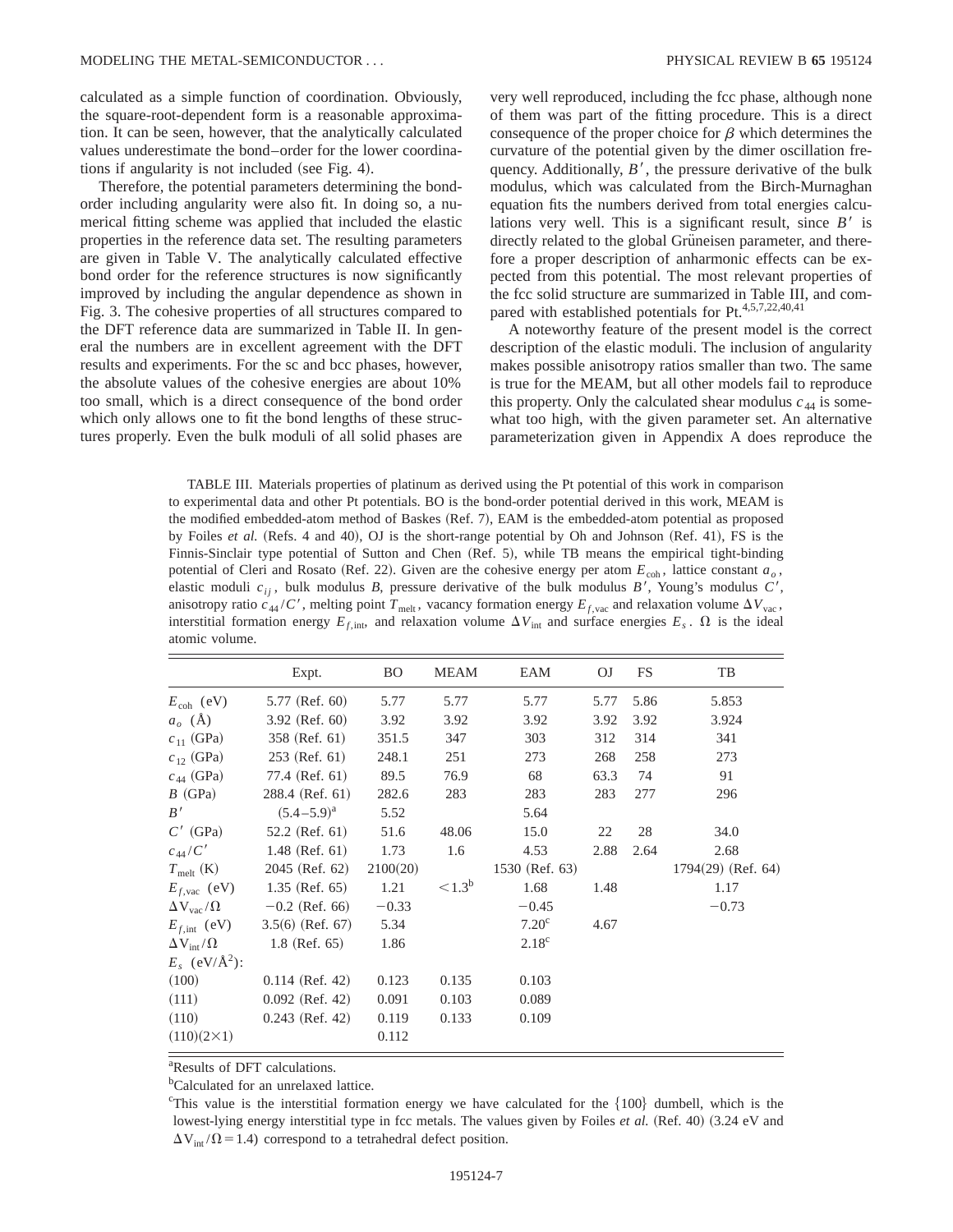second order elastic constants, extremely well, but it does poorly in predicting the melting temperature.

The melting point was determined by monitoring the potential energy of an NPT ensemble containing both solid and liquid phases at a given temperature. For zero pressure we determined the temperature where the relative size of the two regions does not change, and therefore the average interface velocity is zero. We found that the melting point is mostly affected by the choice of the cutoff range, and therefore we adjusted the parameters  $R_{cut}$  and  $D$  using the known melting temperature of Pt. In doing so we calculated a melting point of  $2100(20)$  K, which is in very good agreement with the experimental value of 2045 K. The fairly long range of the cutoff improves, at the same time, the description of the bcc structure since it now reaches the second-nearest-neighbor shell.

Defect properties were also examined. The relaxation volume of the interstitial fits the experimental number almost perfectly, but the formation energy is 5.31 eV compared to  $3.5(6)$  eV obtained by experiment. Although this is a significant error, it is still an improvement over the energy of 7.46 eV obtained with Foile's EAM potential. Here it is worth noting that the number of 3.2 eV, as reported in Foiles original paper corresponds to a spurious defect structure and not to the  $\lceil 100 \rceil$  split interstitial. Both the calculated vacancy formation energy and the vacancy relaxation volume agree reasonably well with experiment. Even surface formation energies match recent DFT calculations.<sup>42</sup> The significant deviation for the  $(110)$  surface might be a consequence of neglecting atomic relaxations in the DFT calculations.

An important result gleaned from this study is that shortranged bond-order potentials offer a realistic description of thermomechanical properties for Pt and potentially of other *d*-transition metals. The quality of the potential is at least comparable to the MEAM, and gives, in general, better agreement with reference data, both fitted and nonfitted, than the EAM models without angularity.

### **VI. PLATINUM-CARBON**

Platinum and carbon do not form thermodynamically stable compounds, and consequently little information is available in the literature to guide the parameterization. The chemical interaction of Pt-C is mostly considered to be nonbonding, although this is only true when carbon bonds are fully saturated. There are many experiments, however, that are characterized by the chemical interaction of carbon and platinum. Cepek *et al.*<sup>43</sup> deposited fullerene clusters on  $Pt(111)$  surfaces, and found strong covalent bonds with very small charge transfer. Hecq *et al.*<sup>44</sup> reported the existence of a superficial compound  $PtC_x(x \approx 1)$  in polycrystalline films of platinum containing up to 17% carbon that were synthesized by dc reactive sputtering. A superlattice structure of platinum-carbon was proposed by Westmacott, Dahmen, and Witcomb,<sup>45</sup> based on their observations of an ordered structure of  $Pt<sub>7</sub>C$  in the vicinity of grain boundaries following quenching or irradiation. Finally, Shuvaev *et al.*<sup>46</sup> reported a six-fold coordinated Pt-C compound which was synthesized by co-evaporation of carbon and platinum and characterized

by extended x-ray absorption fine-structure  $(EXAFS)$  analysis. Interestingly, experimental results on solid solubility of carbon in platinum are very inconsistent. While Siller *et al.*<sup>47</sup> reported solubilities of up to 4 atomic percent, Rut'kov and co-workers<sup>48,49</sup> suggested equilibrium concentrations that were three orders of magnitude smaller. Theoretical studies of solid Pt-C structures have, to our best knowledge, only been performed by Guillermet *et al.*, <sup>50</sup> who investigated the NaCl structure of 5*d* transition metals including PtC with a linear muffin-tin-orbital method.

In light of the sparse experimental information available, several DFT calculations were carried out to guide the fitting of the potential. For zinc-blende (*B*3), CsCl (*B*2), and NaCl (*B*1) structures with a stoichiometric basis of Pt and C atoms, bond distances as well as total energies were calculated. The cohesive energies were then determined using the the total energies from DFT calculations of pure carbon and platinum and the corresponding experimental cohesive energies.

The energetically most favored configuration is the NaCl lattice. For this structure the calculated bond length of 2.237 Å is somewhat higher than the value of 2.0 Å obtained from fitting EXAFS data. Shuvaev et al.<sup>46</sup> reported however, that the best experimental fit was achieved for coordination number six, which confirms our DFT result. For the same structure Guillermet *et al.*<sup>50</sup> calculated a bond length of 2.05 Å and a cohesive energy of  $-12.3 \text{ eV/f.u.}$ , which is about 2 eV lower than our value calculated with GGA-DFT (see Table IV).

Additional DFT calculations showed that the *B*1 and *B*2 phases of PtC are stable with respect to shear deformation, while zinc blende is not. The latter was therefore not considered for the potential fitting.

Dimer properties of platinum monocarbide are reported in Ref. 51 and in a much earlier paper by Singh *et al.*<sup>52</sup> The two calculations give consistent values for the bond lengths and oscillation frequencies, but they differ for the bonding energy. Since theoretical calculations on PtC dimer properties are not available, we additionally performed a DFT calculation using the code DMOL  $(Ref. 53)$  with BLYP  $(Ref. 54)$ functionals. In contrast to the literature values, the calculation predicts the  $A<sup>1</sup>\Pi$  state as the lowest lying energy configuration with significantly different dimer properties.

In order to fit the reference data, the parameter  $r<sub>o</sub>$  was chosen in accordance to the DMOL calculations while  $D<sub>o</sub>$  was adopted from Ref. 52. The parameter  $\beta$  was set so that both the bulk modulus of the *B*1 structure and the ground-state oscillation frequency are well reproduced. A comparison of the reference data with the predictions of the analytical potential is given in Table IV). The corresponding potential parameters are listed in Table V. Although this parameter set reproduces the essential features of the Pt-C interaction, it is based on a minimal set of input data and therefore might need to be refitted if more detailed reference data become available.

#### **VII. CONCLUSIONS**

We present an analytical potential that allows us to model chemical bonding in mixed metallic-covalent systems using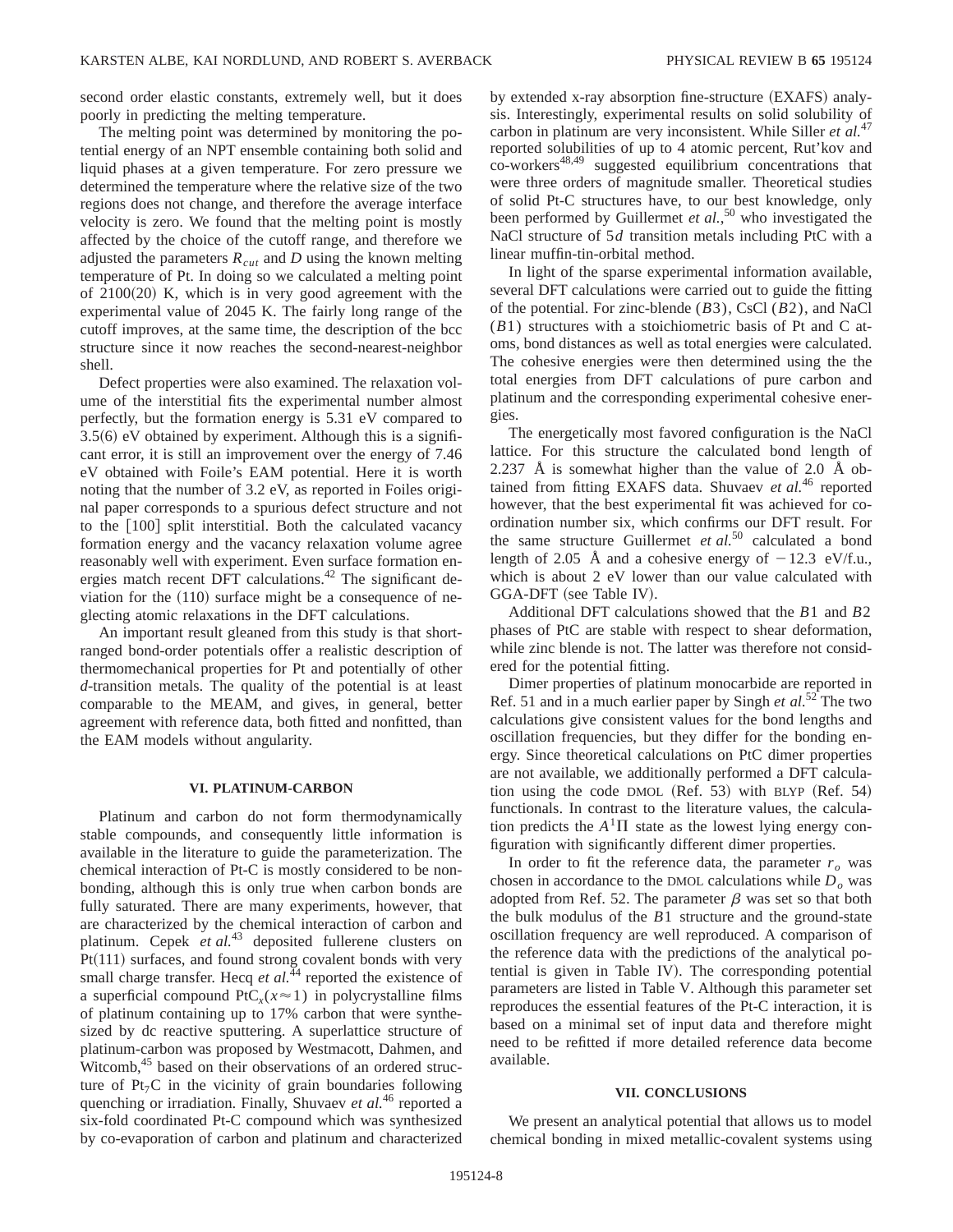TABLE IV. Calculated structural and cohesive properties of Pt-C in various hypothetical phases: volume per formula unit *V*, lattice constant *ao* , cohesive energy per formula unit *E*coh /atom, cohesive energy per bond  $E<sub>b</sub>$ , and pressure derivative of bulk modulus *B'*. Compared are results of DFT calculations within the GGA using CASTEP with ultrasoft pseudopotentials and density mixing (us-PP), as well as Troullier-Martins pseudopotentials with all band minimalization (nc-PP).

| $Pt-C$                         | CRC (Ref. 51) | Singh (Ref. 52) | Dmol           | Anal. Pot.        |
|--------------------------------|---------------|-----------------|----------------|-------------------|
| $r_b$ ( $\AA^3$ )              | 1.6767        | 1.677           | 1.844          | 1.84              |
| $E_{\rm coh}/f.u.$ (eV)        |               | 5.3             | 4.4            | 5.3               |
| $E_b$ (eV)                     | 6.2           | 5.3             | 4.4            | 5.3               |
| $\omega_o$ (cm <sup>-1</sup> ) | 1051.13       | 1051.18         | 706            | 928               |
| $B1$ (NaCl)                    | $nc-PP$       | us-PP           | LMTO (Ref. 50) | $b_{ij} = 0.8306$ |
| $V$ ( $\AA^3/f.u.$ )           | 22.712(11)    | 22.405(3)       | 18.58          | 22.41             |
| $a_o \; (\text{Å}^3)$          | 4.495         | 4.475           | 4.205          | 4.476             |
| $r_b$ ( $\AA^3$ )              | 2.274         | 2.237           | 2.1            | 2.238             |
| $E_{\text{coh}}/f.u.$ (eV)     | $-10.271$     | $-10.266$       | $-12.67$       | $-10.271$         |
| $E_b$ (eV)                     | $-1.711$      | $-1.711$        | $-2.11$        | $-1.711$          |
| $B$ (GPa)                      | 261(1)        | 271(1)          |                | 274               |
| B'                             | 4.96(4)       | 4.95(5)         |                | 4.87              |
| $B2$ (CsCl)                    |               |                 |                | $b_{ij} = 0.7790$ |
| $V$ ( $\AA^3/f.u.$ )           |               | 22.29(3)        |                | 20.62             |
| $a_o \; (\text{\AA}^3)$        |               | 2.814           |                | 2.742             |
| $r_b$ ( $\AA^3$ )              |               | 2.437           |                | 2.375             |
| $E_{\rm coh}/f.u.$ (eV)        |               | $-8.973$        |                | $-9.27$           |
| $E_b$ (eV)                     |               | $-1.122$        |                | $-1.159$          |
| $B$ (GPa)                      |               | 240(1)          |                | 291               |
| B'                             |               | 5.22(4)         |                | 4.94              |

a single functional form. Our model makes use of the insight that chemical bonding of most covalent systems and *d*-transition metals can be described within a secondmomentum tight-binding approach. We show that the original version of Brenner's carbon potential can be used for modeling Pt as well as Pt-C if angular contributions are included. This ansatz can have an tremendous importance for

TABLE V. Parameter set of the relevant interaction types. All parameters are pair type dependent.

|                         | $Pt-Pt$               | $Pt-C$               | $C-C$                   |
|-------------------------|-----------------------|----------------------|-------------------------|
| $\gamma$                | $8.542 \times 10 - 4$ | $9.7 \times 10^{-3}$ | $2.0813 \times 10^{-4}$ |
| S                       | 2.24297               | 1.1965               | 1.22                    |
| $(\AA^{-1})$<br>$\beta$ | 1.64249               | 1.836                | 2.1                     |
| $D_o$ (eV)              | 3.683                 | 5.3                  | 6.0                     |
| $r_o$ (Å)               | 2.384                 | 1.84                 | 1.39                    |
| $\mathcal{C}$           | 34.00                 | 1.23                 | 330                     |
| $\overline{d}$          | 1.1                   | 0.36                 | 3.5                     |
| $2\mu$ ( $\AA^{-1}$ )   | 2.67                  | 0.0                  | 0.0                     |
| $R_{cut}$ (Å)           | 3.1                   | 2.65                 | 1.85                    |
| $D(\AA)$                | 0.2                   | 0.15                 | 0.15                    |

<sup>a</sup>If simulations of amorphous structures are intended, a modified cutoff range should be used (Ref. 68).

atomic scale computer simulations of a wide class of materials problems where bonding interactions between covalent and metallic systems are important. Due to the limited number of adjustable parameters the model allows a systematic fit of materials properties.

### **ACKNOWLEDGMENTS**

This work was supported by the U.S. Department of Energy through the University of California under Subcontract No. B341494 and by the U.S. Department of Energy, Basic Energy Sciences, under Grant No. DEFG02-96ER45439. Grants of computing time from National Computational Science Alliance at UIUC and the National Energy Research Supercomputer Center are gratefully acknowledged.

## **APPENDIX A: ALTERNATIVE PARAMETER SET FOR PLATINUM**

In the course of this study several parameterizations were tested, mostly due to the uncertainties in the dimer parameters. With  $D_0 = 3.71$  eV,  $r_0 = 2.34$  Å,  $\beta = 1.65921$  Å<sup>-1</sup>,  $\gamma = 2.643 \times 10^{-4}$ ,  $S = 1.79493$ ,  $c = 21.36$ ,  $d = 0.589$ ,  $2 \mu$  $=$  2.69 Å<sup>-1</sup>,  $R_{cut}$ = 3.1 Å, *D*=0.2 Å, improved elastic properties were found for platinum  $(c_{11} = 258.9 \text{ GPa}, c_{12})$  $=$  253.4 GPa, and  $c_{44}$ = 81.0 GPa). The vacancy formation energy, however, is only 0.74 eV, and the melting point goes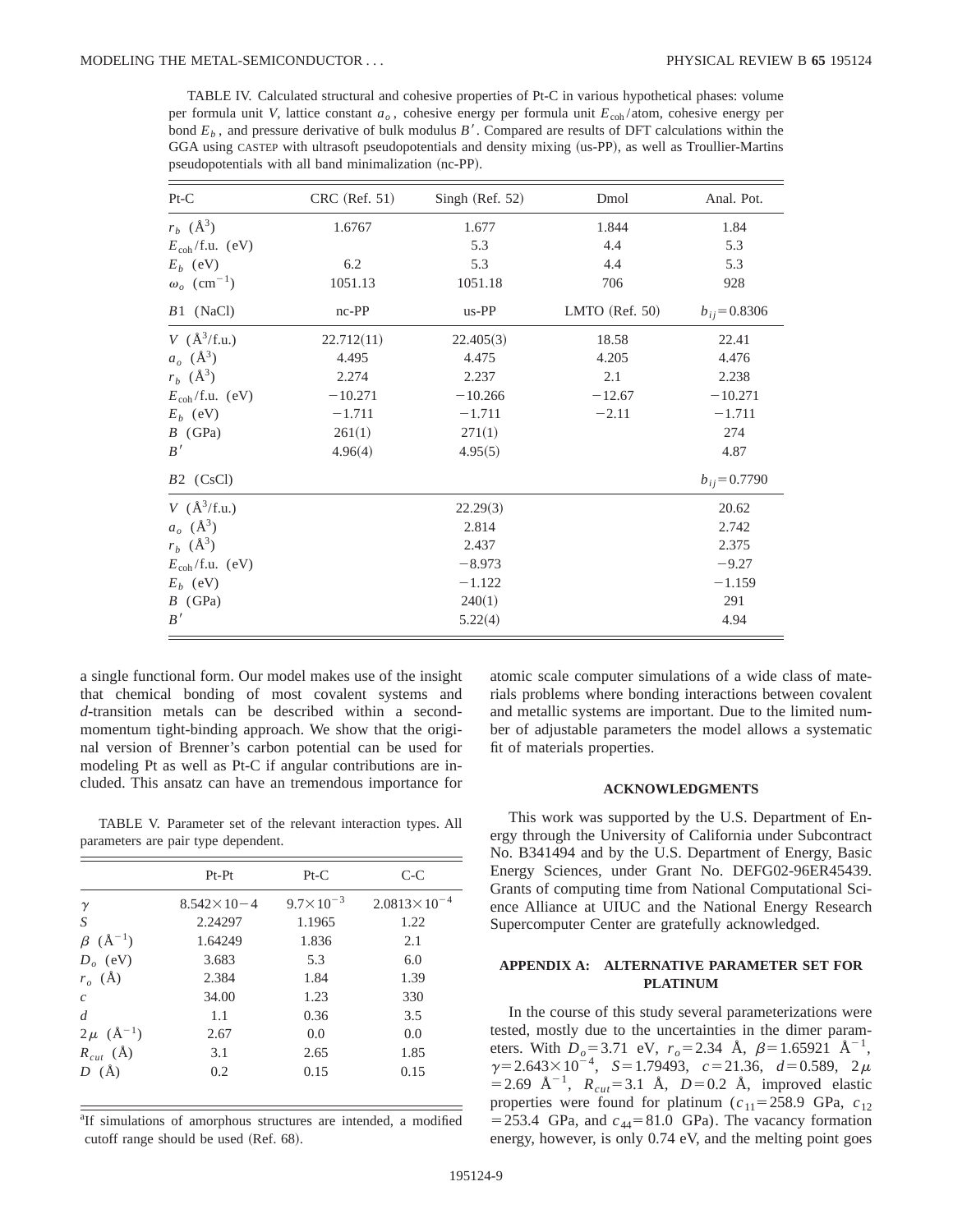to about 1500 K, while surface energies and interstitial formation energy  $(4.05 \text{ eV})$  are still in very good agreement with the reference data. Even the simplified version without angularity  $(c=0, \gamma=0.20967, R_{cut}=3.4 \text{ Å}, \text{ and } D$  $=0.2$  Å) delivers a reasonable description of most properties except for the surface properties and might be useful for the quantification of models that rely on bond counting.

# **APPENDIX B: MODIFICATION OF THE REPULSIVE POTENTIAL**

In applications where one needs to take high-energetic  $(E_{kin}\geq 10 \text{ eV})$  collisions between atoms into account, it is necessary to modify the repulsive part of the potential to realistically describe such collisions. To this end, we first derive an accurate repulsive pair potential for a dimer using a density-functional theory method. We then construct a total potential  $V_{Tot}$  using

$$
V_{Tot}(r) = V_R(r)[1 - F(r)] + [V_{Eq}(r)]F(r), \quad (B1)
$$

- \*Author to whom correspondence should be addressed. Present address: Institut für Materialwissenschaft, TU Darmstadt, Petersenstr. 23, D-64287 Darmstadt, Germany. Email address: albe@tu-darmstadt.de
- $1^1$ M. Daw and M. Baskes, Phys. Rev. Lett. **50**, 1285 (1983).
- $2^2$ M. Daw and M. Baskes, Phys. Rev. B 29, 6443 (1984).
- $3^3$ M. Finnis and J. Sinclair, Philos. Mag. A  $50$ , 45 (1984).
- $^{4}$ S. Foiles, M. Baskes, and M. Daw, Phys. Rev. B 33, 7983 (1986).
- ${}^{5}$ A. Sutton and J. Chen, Philos. Mag. Lett. **61**, 139 (1990).
- ${}^{6}$  J. Tersoff, Phys. Rev. B 49, 16 349 (1994), and references therein.  ${}^{7}$ M. Baskes, Phys. Rev. B 46, 2727 (1992).
- <sup>8</sup> S. Liem and K.-Y. Chan, Surf. Sci. 328, 119 (1995).
- 9H. Rafii-Tabar, H. Kamiyama, and M. Cross, Surf. Sci. **385**, 187  $(1997).$
- <sup>10</sup>H. Rafii-Tabar, Acta Phys. Pol. A 93, 343 (1998).
- 11S. Caroll, S. Hall, R. Palmer, and R. Smith, Phys. Rev. Lett. **81**, 3715 (1998).
- 12R. Chatterjee, Z. Postawa, N. Winograd, and B. Garrison, J. Phys. Chem. B 103, 151 (1999).
- 13W. Harbich, S. Fedrigo, and J. Buttet, Z. Phys. D: At., Mol. Clusters 26, 138 (1993).
- <sup>14</sup>L. Bardotti, P. Jensen, A. Hoareu, M. Treilleux, and B. Cabaud, Phys. Rev. Lett. **74**, 4694 (1995).
- <sup>15</sup> J. Bernholc, C. Roland, and B. Yakobson, Curr. Opin. Solid State Mater. Sci. 2, 706 (1997).
- <sup>16</sup>M. Boudart, Nature (London) **372**, 320 (1994).
- 17Z. Xu, F.-S. Xiao, S. Purnell, O. Alexeev, S. Kawi, S. Deutsch, and B. Gates, Nature (London) 372, 357 (1994).
- 18K. Yamashita, O. Matsudo, J. Yamazaki, I. Hatsukade, T. Ishigami, S. Takahama, K. Tamura, and M. Ohtani, Rev. Sci. Instrum. **63**, 1217 (1992).
- <sup>19</sup> Phase Equilibria of Binary Alloys, Landolt-Börnstein, New Series, edited by O. Madelung, Group IV, Vol. 5b (Springer-Verlag, Berlin, 1992).
- <sup>20</sup>F. Ducastelle, J. Phys. (Paris) **31**, 1055 (1970).
- <sup>21</sup> J. Friedel, in *Physics of Metals. 1. Electrons*, edited by J. Ziman

where  $V_{Eq}$  is the potential for states close to equilibrium described in the main text, and the Fermi function

$$
F(r) = \frac{1}{1 + e^{-b_f(r - r_f)}}.
$$
 (B2)

The value of the constants  $b_f$  and  $r_f$  are chosen such that the potential is essentially unmodified at the equilibrium and longer bonding distances, and that a smooth fit at short separations with no spurious minima is achieved for all realistic coordination numbers.

Using this approach we obtained  $r_f=1.5$  Å and  $b_f$  $=10.0$  1/Å for the Pt-Pt interactions, and  $r_f=0.7$  Å and  $b_f$ =9.0 1/Å for C-C interaction as well as  $r_f$ =0.8 Å and  $b_f = 8.0$  1/Å for Pt-C interactions. These same values also give a smooth fit to the Ziegler-Biersack-Littmark universal repulsive potential.<sup>55</sup>

(Cambridge University Press, Cambridge, 1969), Chap. 8, p. 340.

- <sup>22</sup>F. Cleri and V. Rosato, Phys. Rev. B **48**, 22 (1993).
- <sup>23</sup>G. Abell, Phys. Rev. B **31**, 6184 (1985).
- <sup>24</sup>D. Brenner, Phys. Rev. Lett. **63**, 1022 (1989).
- <sup>25</sup>D. Brenner, Phys. Rev. B **42**, 9458 (1990).
- <sup>26</sup>K. Khor and S.D. Sarma, Phys. Rev. B 38, 3318 (1988).
- 27P. Alinaghian, S. Nishitani, and D. Pettifor, Philos. Mag. B **69**, 889 (1994).
- $^{28}$ D. Conrad and K. Scheerschmidt, Phys. Rev. B 58, 4538 (1998).
- <sup>29</sup> I. Oleinik and D. Pettifor, Phys. Rev. B **59**, 8500 (1999).
- <sup>30</sup>D. Pettifor, *Bonding and Structure of Molecules and Solids* (Oxford Science Publications, Oxford, 1995).
- $31$  R. O. Jones and O. Gunnarsson, Rev. Mod. Phys.  $61, 689$  (1989).
- 32M. Payne, M. Teter, D. Allen, T. Arias, and J. Joannopoulos, Rev. Mod. Phys. 64, 1045 (1992).
- <sup>33</sup>N. Troullier and J. Martins, Solid State Commun. **74**, 613 (1990).
- <sup>34</sup> J. Perdew and Y. Wang, Phys. Rev. B **45**, 13 244 (1992).
- $^{35}$ D. Ceperley and B. Alder, Phys. Rev. Lett. **45**, 566  $(1980)$ .
- <sup>36</sup> J. Perdew and A. Zunger, Phys. Rev. B **23**, 5048 (1981).
- $37$ F. Birch, J. Geophys. Res. **83**, 1257 (1978).
- <sup>38</sup> K. Albe, Phys. Rev. B **55**, 6203 (1997).
- <sup>39</sup> J. Furthmüller, J. Hafner, and G. Kresse, Phys. Rev. B **50**, 15 606  $(1994).$
- 40S. Foiles, M. Baskes, and M. Daw, Phys. Rev. B **37**, 10 378  $(1988).$
- <sup>41</sup> D. Oh and R. Johnson, J. Mater. Res. 3, 471 (1988).
- $^{42}$ P. van Beurden and G. Kramer, Phys. Rev. B  $63$ , 165106 (2001).
- 43C. Cepek, A. Goldoni, and S. Modesti, Phys. Rev. B **53**, 7466  $(1996).$
- 44A. Hecq, T. Robert, M. Hecq, J. Delrue, J. Pireaux, and R. Caudano, J. Less-Common Met. **80**, P83 (1981).
- 45K. Westmacott, U. Dahmen, and M. Witcomb, Metall. Trans. A 17, 807 (1986).
- 46A. Shuvaev, P. Ovysannikov, and T. Luyebeznova, Physica B **209**, 571 (1995).
- 47R. Siller, W. Oates, and R. McLellan, J. Less-Common Met. **16**, 71 (1968).